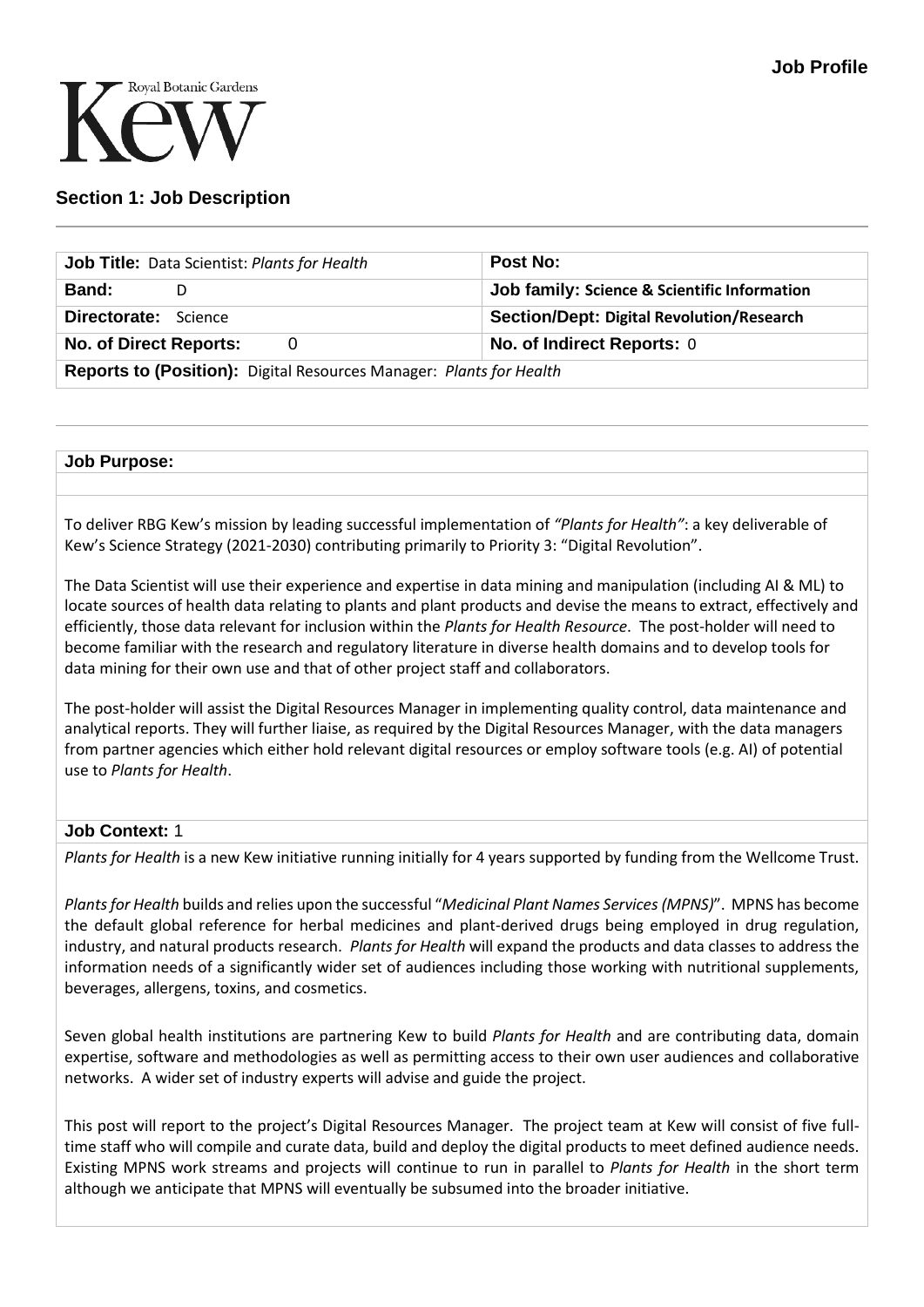## **Accountabilities**:

| $\overline{1}$ . | Explore the use of AI and other digital tools to increase the efficacy of data capture. Adopt,<br>build and document a suite of alternative methods and tools for locating, assessing, mining and<br>capturing data from reference works, text corpora and structured databases. Liaise with Kew's<br>partners and advisors with expertise and tools of potential use within the project.                                                                                                                                                                                      | 15% |
|------------------|--------------------------------------------------------------------------------------------------------------------------------------------------------------------------------------------------------------------------------------------------------------------------------------------------------------------------------------------------------------------------------------------------------------------------------------------------------------------------------------------------------------------------------------------------------------------------------|-----|
| 2.               | Capture datasets from health sources using agreed tools and techniques as effectively and<br>efficiently as possible to contribute the bulk of the health-related data within Plants for Health.<br>Undertake digitisation of key reference documents internally or procure and manage 3rd party<br>organisations to digitise priority references.                                                                                                                                                                                                                             | 35% |
| 3.               | Work with the data managers and IT staff of external partners under supervision of the Digital<br>Resources Manager to:<br>a) facilitate the two-way exchange of data with Plants for Health by designing and implementing<br>effective mechanisms.<br>b) document partners' data needs to be able to contribute to the definition and prioritisation of<br>requirements for digital services to be developed by Plants for Health.<br>Support wider communication with project stakeholders and users.                                                                        | 15% |
|                  | 4. Support the Digital Resources Manager in designing and implementing data quality controls<br>and tools.<br>Contribute to the Plants for Health catalogue of potential data sources (describing plant-based<br>health products from among diverse health disciplines) by locating and adding potential sources<br>that might be mined and captured using the suite of developed tools.<br>Carry out data analyses to monitor data quality, database growth and identify gaps in our data,<br>generating reports and statistics as required by the Digital Resources Manager. | 5%  |
| 5.               | Manipulation & import of health datasets: undertake data transformation and cleaning<br>exercises to organise and standardise captured data ready for incorporation into the Plants for<br>Health Resource. Map plant and fungal scientific names lists to Kew's core nomenclatural and<br>taxonomic references employing agreed protocols and tools. Follow established protocols to<br>check and import cleaned and matched data into the Plants for Health Resource.                                                                                                        | 25% |
| 6.               | Co-author research papers relating to the digital resource, information products,<br>methodologies and wider relevance and impact to human health.<br>Contribute to the project and wider "Digital Revolution" teams; attend meetings, report<br>progress, give presentations, and support colleagues working on other biodiversity information<br>resources as required.                                                                                                                                                                                                      | 5%  |

# **Management of Resources**

**Financial Responsibilities***:* All staff are responsible for management of their own time and resources.

|           | 1. Effective use of project resources for procuring $3rd$ party digitisation of selected references. |  |
|-----------|------------------------------------------------------------------------------------------------------|--|
| <u>z.</u> |                                                                                                      |  |

# **Management of People**

| Mentoring and training of junior staff and volunteers in the use of data capture and data analysis tools and |  |  |
|--------------------------------------------------------------------------------------------------------------|--|--|
| techniques                                                                                                   |  |  |
|                                                                                                              |  |  |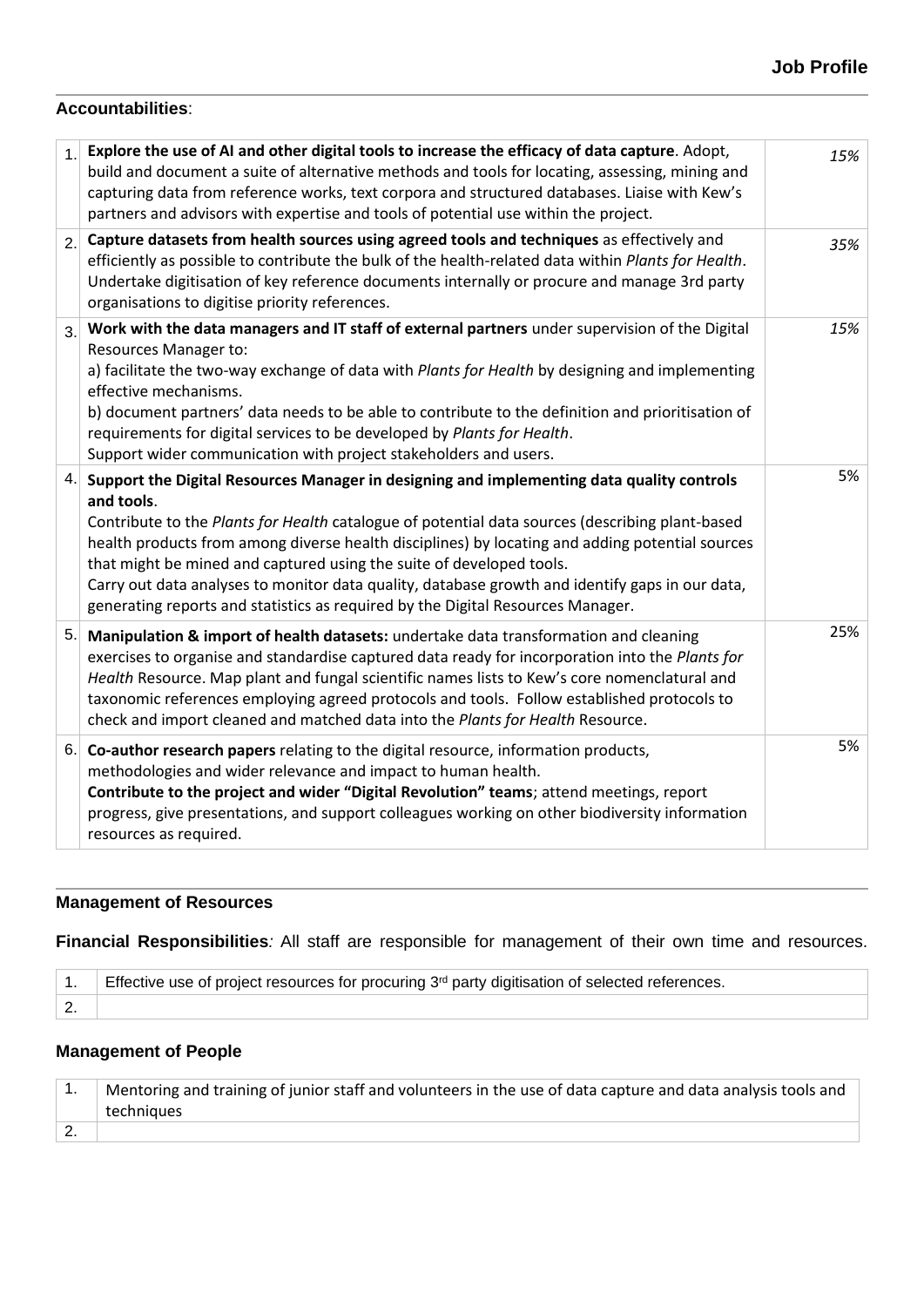## **Position within the Team**

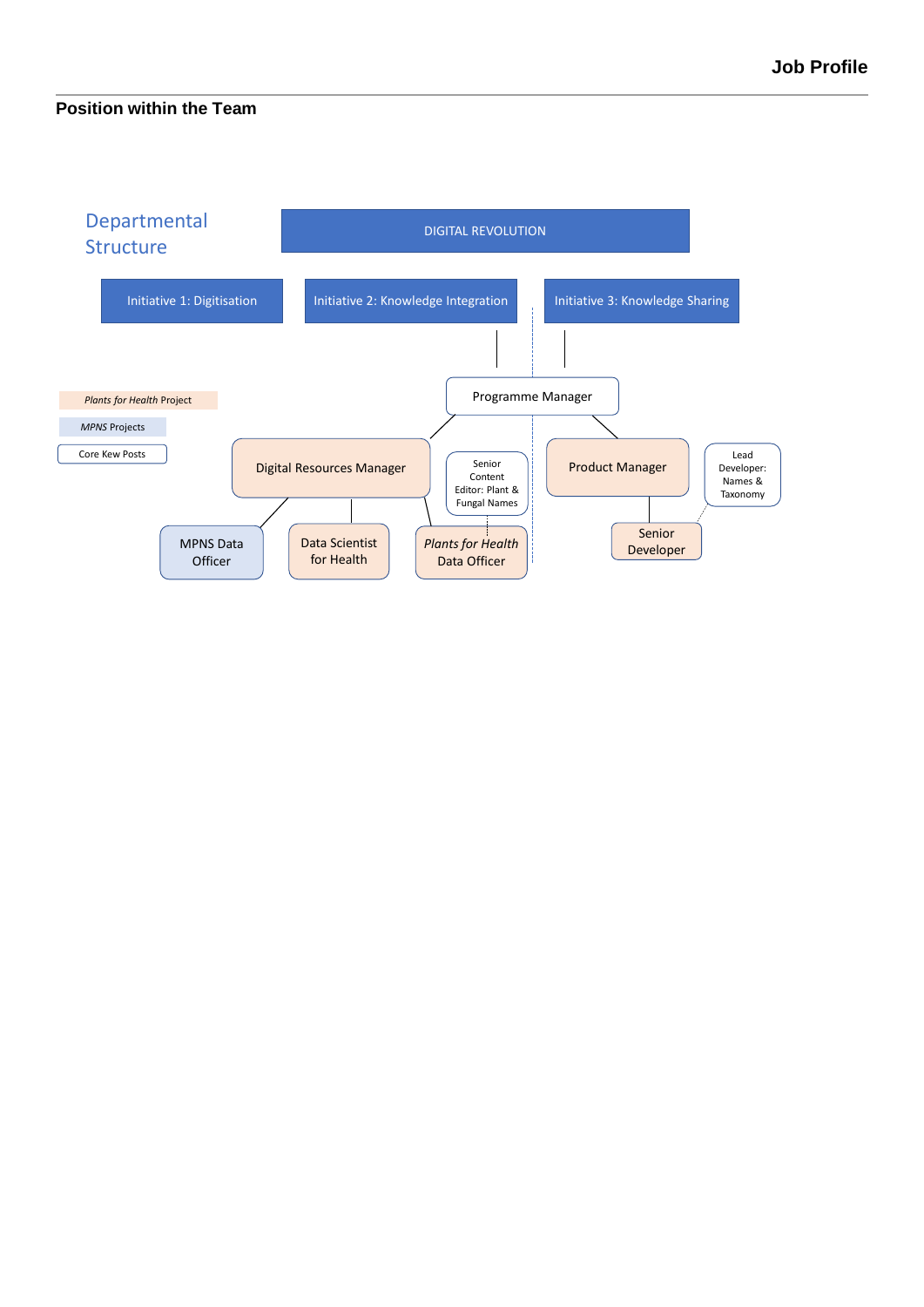# **Section 2: Person Specification**

### **Education and Experience**

#### **Essential**

A degree in a relevant subject or evidence of having equivalent experience of managing complex or scientific data within a scientific or professional organisation

Formal qualification or relevant experience in data management and transformation including practical use and proficiency in several of the following: SQL, XML, R, Python and mark-up technologies

Demonstrable experience of the capture, curation and deployment of complex scientific data

Demonstrable experience with 'Relational' database design and data modelling

Significant experience working with information management and data design

Demonstrable experience with a diversity of techniques and tools for mining data and of having used them to detect and/or extract data from complex datasets or text resources

Demonstrable experience with health or biodiversity informatics (or equivalent scientific field) and relevant global data standards

Familiarity with research paradigm

#### **Desirable**

Experience with health data management and of health digital services in the UK or globally including pharmaceutical industry and regulation, drug, food or other product safety.

Experience of having liaised effectively with external partners, facilitating workshops and user training, trialling data management tools and partner data exchanges.

Evidence of creative problem solving.

Evidence of producing technical and data reports intelligible to managers, users and 3<sup>rd</sup> parties.

Experience of RBG Kew's existing information products, databases and data management practices

Experience of sharing, refreshing and re-use of data through API interfaces

Evidence of publishing scientific papers relevant to data analysis or management.

Formal training or experience of workshop facilitation techniques

An understanding of the complexity of scientific plant names and familiarity with how non-botanists misuse them. Evidence of designing effective techniques for matching scientific plant names against digital reference resources such as those held by Kew.

Familiarity with and interest in the Natural Health Products industry and research

## **Job Specific Competencies**

#### **Essential**

An understanding of data quality assurance and the significance of appropriate data structures

Highly motivated, energetic, and inquisitive.

Well organised, able to work alone, plan and communicate that plan to others

A good communicator with excellent oral and written communication skills including evidence of preparing technical documentation and summaries for management

A natural team player able to mentor junior staff and volunteers

#### **Desirable**

Experience of delivering successful projects

Familiarity with a second language